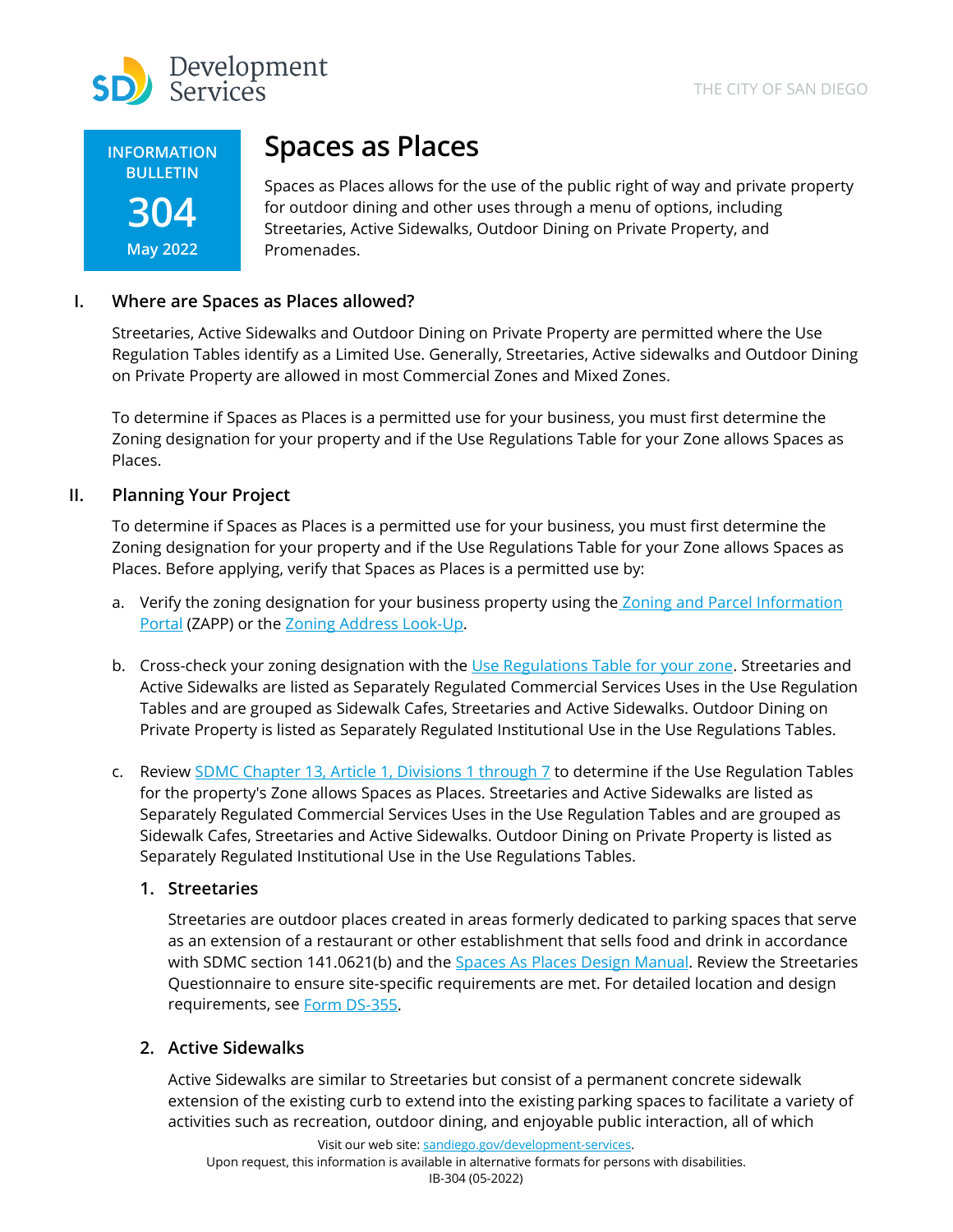contribute to an enhanced active transportation experience, making it more likely that people will walk or bike per SDMC [§141.0621\(c\)a](https://docs.sandiego.gov/municode/MuniCodeChapter14/Ch14Art01Division06.pdf#page=52)nd the [Spaces as Places Design Manual.](https://www.sandiego.gov/sites/default/files/spaces-as-places-draft-design-manual.pdf)

#### **Location Requirements**

- Active Sidewalks are allowed where on-street parking exists and on streets wide enough to accommodate a Class IV bike facility even after an Active Sidewalk is installed.
- Active Sidewalks will be designed to meet all locational requirements to the satisfaction of the City Engineer.

#### **Design Requirements**

Active Sidewalks will meet all engineering standards to the satisfaction of the City Engineer.

# **3. Outdoor Dining within Private Property**

Spaces as Places allows permanent Outdoor Dining on Private Property to replace existing privately owned off-street parking within transit priority areas or excess existing privately owned off-street parking outside of transit priority areas in accordance with SDMC [§141.0628](https://docs.sandiego.gov/municode/MuniCodeChapter14/Ch14Art01Division06.pdf#page=77) and the [Spaces as Places Design Manual.](https://www.sandiego.gov/sites/default/files/spaces-as-places-draft-design-manual.pdf)

## **4. Promenades**

Promenades involve partial or complete street closures to vehicular traffic to facilitate active transportation uses such as walking and biking free from vehicular conflicts in accordance with SDM[C §141.0629](https://docs.sandiego.gov/municode/MuniCodeChapter14/Ch14Art01Division06.pdf#page=74) and the [Spaces as Places Design Manual.](https://www.sandiego.gov/sites/default/files/spaces-as-places-draft-design-manual.pdf)

#### **III. Approval Types**

## 1. **Public Right-of-Way Permit**

A Public Right-of-Way Permit is required for Streetaries, Active Sidewalks and Promenades. There are no exemptions.

## 2. **Building Permit**

Dining on Private Property requires a Building Permit. There are no exemptions.

## 3. **Coastal Development Permit**

If a premise is located within the Coastal Overlay Zone, then a Coastal Development Permit may be required for a Streetary, Active Sidewalk, Outdoor Dining on Private Property and a Promenade. The City is currently requesting that the California Coastal Commission allow all Spaces as Spaces projects to be exempt from a Coastal Development Permit.

#### **IV. Decision Processes**

Public Right-of-Way permits for Streetaries, Active Sidewalks and Promenades will be reviewed through Process One if all requirements are met. If deviations are requested, a Process Two Neighborhood Development Permit is required.

Building permits for Outdoor Dining on Private Property are reviewed through Process One.

## **V. Application Requirements for Streetaries, Active Sidewalks and Promenades**

A Public Right-of-Way Permit must be approved before installing Streetaries, Active Sidewalks and Promenades. All applications for a [Public Right-of-Way Permit](https://www.sandiego.gov/development-services/permits/right-of-way-permit) must be submitted online along with the following completed items:

Visi[t http://www.sandiego.gov/development-services.](http://www.sandiego.gov/development-services)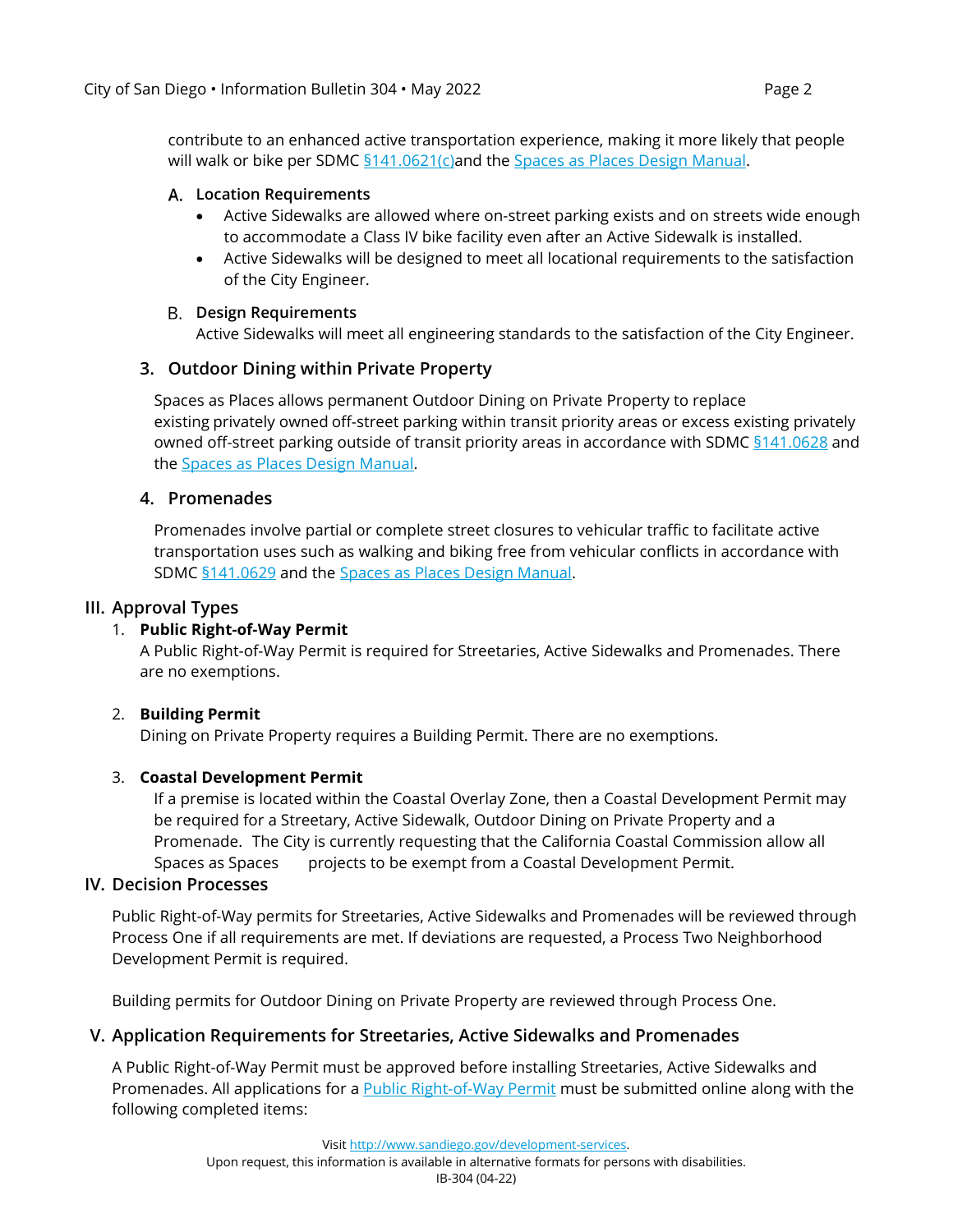## **Stormwater Requirements**

[Applicability Checklist \(DS-560\)](https://www.sandiego.gov/sites/default/files/ds560_0.pdf)

# **Encroachment Maintenance & Removal Agreement**

An Encroachment Maintenance & Removal Agreement must be signed by the property owner benefitting from the encroachment. The Encroachment Maintenance & Removal Agreement is recorded in the Office of the County Recorder as an encumbrance against the benefitting property. Encroachment Maintenance and Removal Agreement.

# **Encroachment Exhibit**

An 8-1/2" x 11" exhibit drawn to scale, detailing the encroachment area, detailing the encroachment area, including the following minimum details:

- Vicinity Map.
- The right-of-way lines completely labeled and dimensioned.
- The location and type of encroachment clearly identified.
- Existing and proposed right-of-way improvements, such as driveways, sidewalks, trees, light posts, fire hydrants, water meters, etc.
- Elevation views with heights dimensioned for above-ground structures.
- North arrow and scale.

# **Construction Plan**

[PDF Construction Plan](https://www.sandiego.gov/sites/default/files/dsdds3179.pdf) (DS-3179) (PDF), [DWG Construction Plan](https://www.sandiego.gov/sites/default/files/dsdds3179dwg.zip) (DS-3179) CAD for Streetaries or [D-](https://www.sandiego.gov/sites/default/files/dsdeng_improvementplandwg.zip)[Sheet Drawing](https://www.sandiego.gov/sites/default/files/dsdeng_improvementplandwg.zip) (DWG Improvement Plan ZIP), [PDF Improvement Plan,](https://www.sandiego.gov/sites/default/files/dsdeng_improvementplan.pdf) [DXF Improvement Plan](https://www.sandiego.gov/sites/default/files/dsdeng_improvementplandxf.zip) (ZIP) for Active Sidewalks and Promenades.

The plan shall include the following information:

## • **Development Summary**

Provide, in a table format, the following in-formation on the first page of the plans:

- a. A bullet point narrative detailing the project's complete scope of work, including all existing and proposed improvements. Please include the words "Spaces as Places – Streetary or Active Sidewalk or Promenade" in the scope of work.
- b. The project team, listing the name and phone numbers of all consultants, including engineers, architects, designers and contractors.
- c. Legal description and Assessor Parcel Number for the property fronting the
- d. proposed Streetary or Active Sidewalk or Promenade.
- e. Owner's name and address.
- f. Total square footage of the Streetary or Active Sidewalk or Promenade.

# • **Vicinity Map**

A vicinity map specifies the location of a proposed project in relation to major streets in the area. This map is not required to be drawn to scale, but it should be proportional. Show at least two major cross streets and all other roadways leading to the site.

## • **Site Plan**

The plans must be fully dimensioned and include the following information:

- a. Show the adjacent street-level business owner's name, address and name of the business.
- b. Show the legal description and Assessor's Parcel Number for the adjacent property.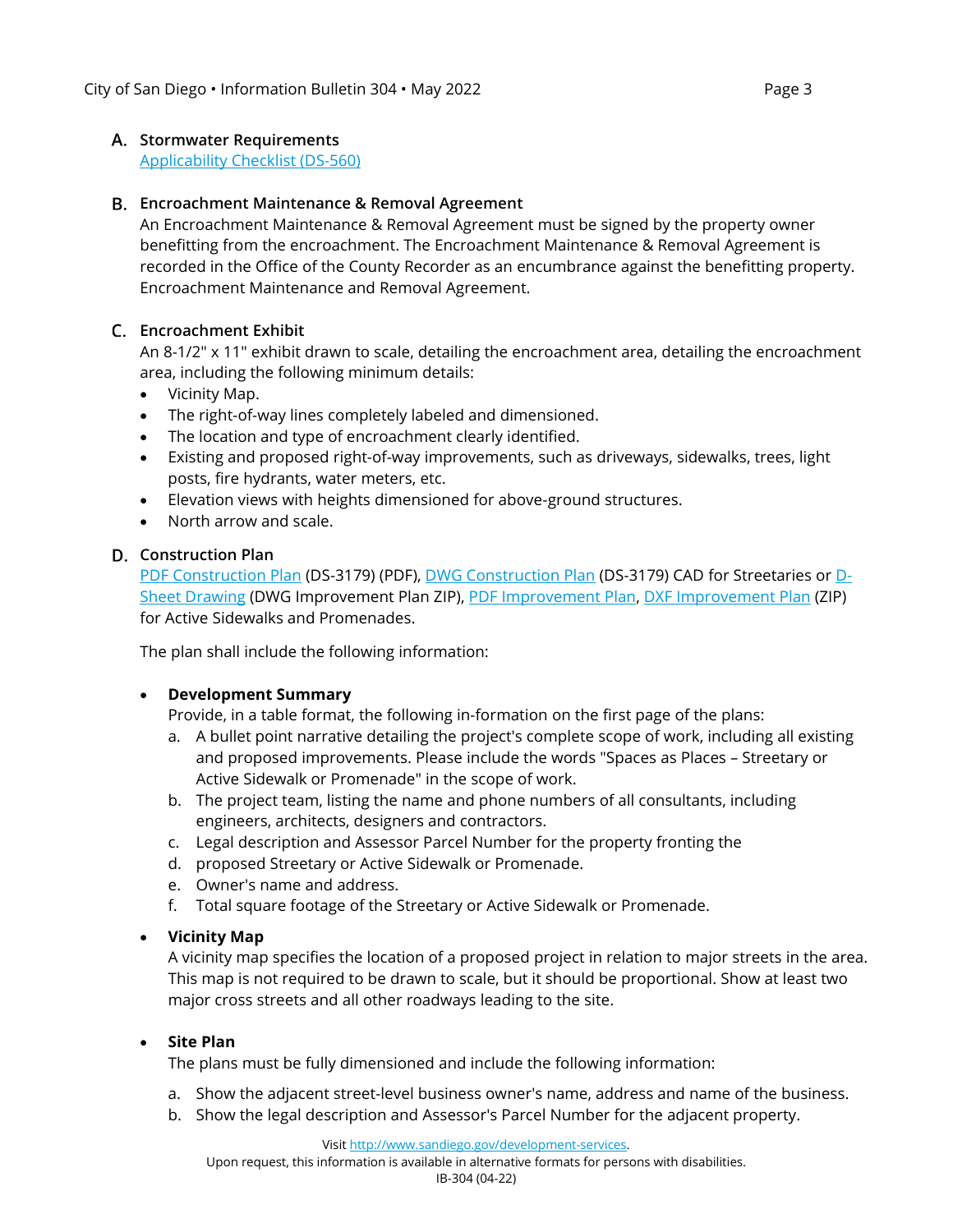- c. Street, curb, sidewalk, property lines and all existing/proposed improvements in the sidewalk area within 15 feet of the proposed Streetary or Active Sidewalk.
- d. The right-of-way lines completely labeled and dimensioned.
- e. The location and dimensions of the Streetary or Active Sidewalk.
- f. Existing right-of-way improvements, such as curbs, sidewalks, trees, light posts, fire hydrants, water meters, vaults, etc.
- g. Dimensions of the distance between any obstruction (parking meters, lights, signs, mailboxes, fire hydrants, trees, tree grates, etc.) in the sidewalk area to the entrance of the Streetary or Active Sidewalk or Promenade. A minimum distance of 5'-0" is required for pedestrian traffic.
- h. North arrow and scale.

#### • **Elevation Plan**

This is a dimensioned drawing of the Streetary, Active Sidewalk or Promenade as seen from the sidewalk. Include the following information on the elevation drawing:

- a. Height of the Streetary or Active Sidewalk or Promenade.
- b. Height of any enclosure (maximum height of 42 inches).
- c. Description of furniture to be used in the Streetary, Active Sidewalk or Promenade.

## **VI. Application Requirements for Outdoor Dining on Private Property**

- A. A Building Permit must be approved prior to the installation of Outdoor Dining on Private Property. All applications must be submitted online and start [here.](https://www.sandiego.gov/development-services/permits/building-permit)
- B. [Project Submittal Requirements](https://www.sandiego.gov/sites/default/files/dsdpsm_sec_02.pdf#page=5)
- C. [Fees](https://www.sandiego.gov/sites/default/files/dsdib501.pdf) for the project

## **VII. Fees for Streetaries, Active Sidewalks and Promenades**

A Building Permit must be approved prior to the installation of Outdoor Dining on Private Property. All applications must

- If the applicant proposes to keep the Streetary restricted to customers during operational hours, the applicant is required to pay Applicants for Streetaries are required to pay an exclusive use fee per the Spaces as Places exclusive use fee resolution. If the applicant proposes to keep the streetary restricted to customers during operational hours, the applicant must pay a per square feet exclusive use fee.
- Areas identified as having high and very-high access to opportunity will be required to pay \$30 per square foot per year, areas identified as having moderate access to opportunity will be required to pay \$20 per square foot per year and areas identified as having low- and very-low access will be required to pay \$10 per square feet per year. Since these permits are valid for two years, applicants will be required to pay double these amounts resulting in fees of \$60, \$40 and \$20 per square foot, respectively. These fees per square foot will be required every two years if a permit is renewed. Please review the [City of San Diego Climate Equity Index](https://www.arcgis.com/apps/webappviewer/index.html?id=6438f83d648a4126bae695f2b06871bc) to determine which opportunity a business is located in. Applicants for Streetaries are also required to pay a Development Impact Fee in accordance with the [Planning Department's Development Impact Fee Schedules.](https://www.sandiego.gov/sites/default/files/feeschedule.pdf)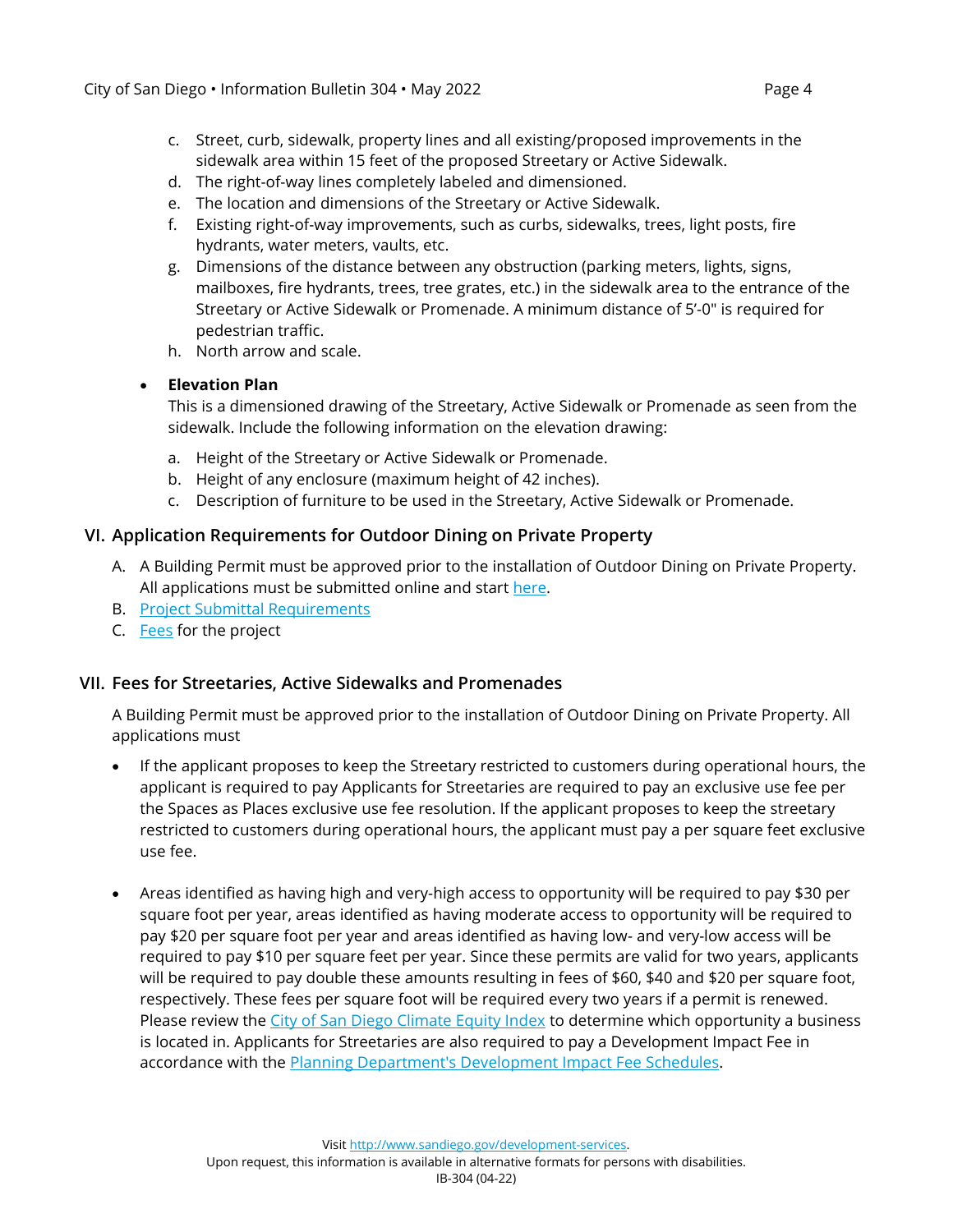#### 1. **Fees due at Submittal**:

Application fees are required at the time of project submittal. See Information Bulletin 502, "Fee [Schedule for Construction Permits - Grading and Public Right of Way."](https://www.sandiego.gov/sites/default/files/dsdib502_0.pdf) Fees are non-refundable, regardless of whether a permit is approved or denied. Streetaries are subject to the Right of Way Permit, Construction Plan, Small Format fees and other miscellaneous fees. Active Sidewalks and Promenades are subject to the Right-of-Way Permit, D-Sheet fees and additional miscellaneous fees.

#### 2. **Fees due Prior to Permit Issuance**:

- a. If applicable, Exclusive Use fees shall be paid prior to the issuance of the permit. It should be noted, the applicant's payment covers two years of Exclusive Use Fees.
- b. Streetaries may also be required to pay a Development Impact Fee in accordance with the [Information Bulletin](https://www.sandiego.gov/sites/default/files/dsdib502.pdf) 502 "Grading/Right-of-Way Permits & Mapping Actions" at the time of permit issuance.
- c. Streetary Right-of-Way Permits are valid for two years. After which, the permit will need to be renewed and all applicable fees will need to paid.
- 3. **Fees due at Issuance:** Inspection fees are required at the time of permit issuance. See Information Bulletin 502 "Grading/Right-of-Way Permits & Mapping Actions" Streetaries are considered Minor public Right of Way Permit and have a set fee, while Active Sidewalks and Promenades require that a deposit account be established for inspections.

#### **VIII. Insurance**

Applicants shall procure and maintain for the duration of their permit insurance against claims for injuries to persons or damages to property that may arise from or in connection with Streetaries and their operations conducted under the permit. Although it is a best practice for businesses to maintain comparable levels of insurance for Outdoor Dining on Private Property, the City does not require or verify insurance for Outdoor Dining on Private Property.

## **A. Streetaries**

For Streetaries, the applicant shall provide a minimum of the following coverage:

#### **1. Commercial General Liability (CGL)**

Insurance Services Office Form CG 00 01 covering CGL on an "occurrence" basis, including products and completed operations, property damage, bodily injury, and personal and advertising injury with limits no less than \$1,000,000 per occurrence and a \$2,000,000 aggregate.

#### **2. Workers' Compensation**

Insurance as required by the State of California, with Statutory Limits, and Employer's Liability Insurance with a limit of no less than \$1,000,000 per accident for bodily injury or disease.

# **3. Umbrella Insurance**

The applicant shall maintain an umbrella insurance policy providing coverage in excess of its primary general liability, employer's liability and automobile liability policies in an amount not less than \$4,000,000 per occurrence. In addition, the City of San Diego must be named as an additional insured.

Visi[t http://www.sandiego.gov/development-services.](http://www.sandiego.gov/development-services)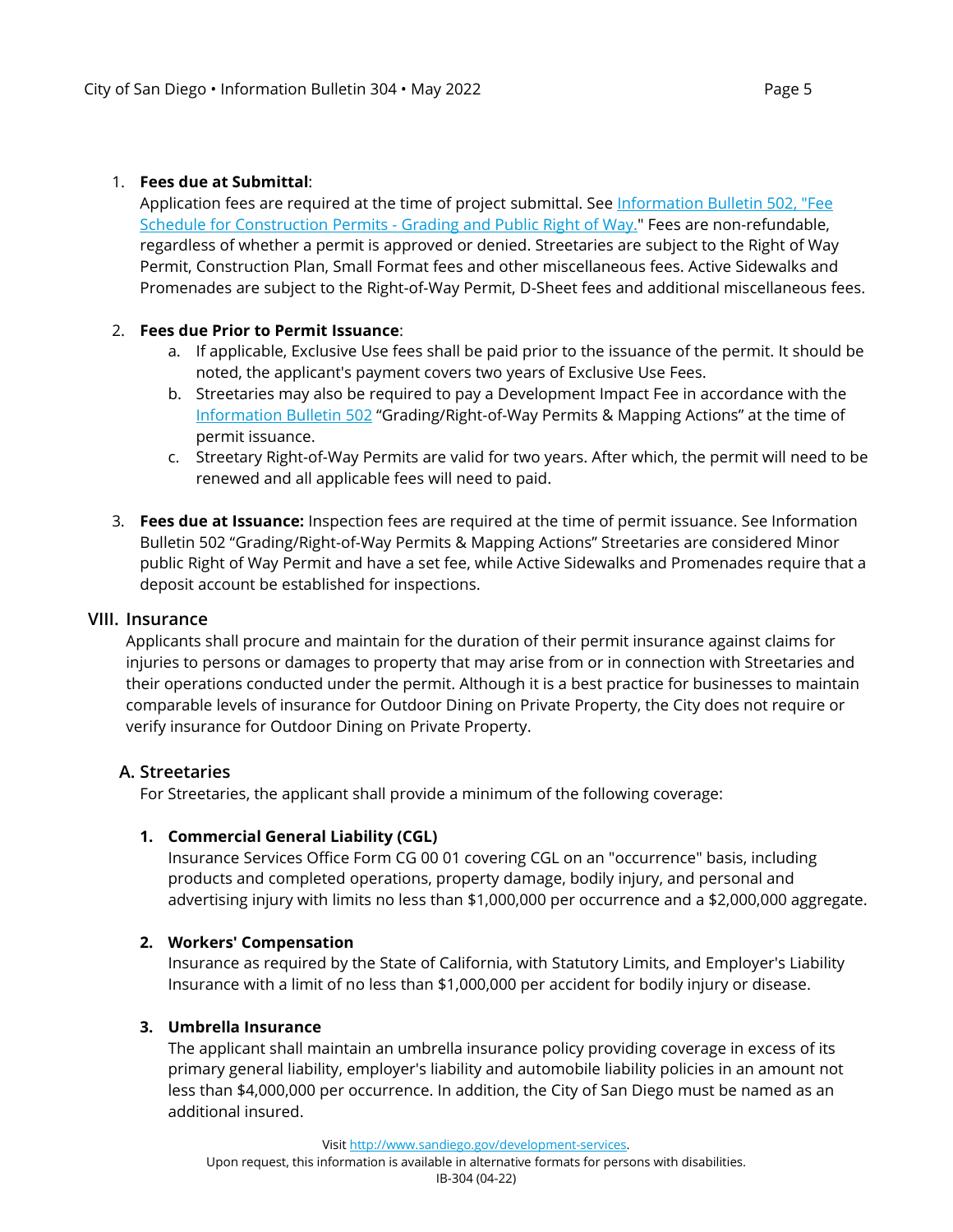## **B. Active Sidewalks**

For Active Sidewalks, the applicant shall provide, at a minimum, the following coverage:

## **1. Commercial General Liability (CGL)**

Insurance Services Office Form CG 00 01 covering CGL on an "occurrence" basis, including products and completed operations, property damage, bodily injury, and personal and advertising injury with limits no less than \$1,000,000 per occurrence and a \$2,000,000 aggregate.

#### **2. Workers' Compensation**

Insurance as required by the State of California, with Statutory Limits, and Employer's Liability Insurance with limit of no less than \$1,000,000 per accident for bodily injury or disease.

## **C. Promenades**

# • **Promenades – Complete Street Closure**

Promenades on streets that are completely closed to vehicular traffic except for emergency access vehicles, the applicant shall provide a minimum of the following coverage:

## **1. Commercial General Liability (CGL)**

Insurance Services Office Form CG 00 01 covering CGL on an "occurrence" basis, including products and completed operations, property damage, bodily injury, and personal and advertising injury with limits no less than \$1,000,000 per occurrence and a \$2,000,000 aggregate.

#### **2. Workers' Compensation**

Insurance as required by the State of California, with Statutory Limits, and Employer's Liability Insurance with a limit of no less than \$1,000,000 per accident for bodily injury or disease.

#### • **Promenades – Partial Street Closure**

For Promenades with partial street closure to vehicular traffic, the applicant shall provide at a minimum the following coverages:

#### **1. Commercial General Liability (CGL)**

Insurance Services Office Form CG 00 01 covering CGL on an "occurrence" basis, including products and completed operations, property damage, bodily injury, and personal and advertising injury with limits no less than \$1,000,000 per occurrence and a \$2,000,000 aggregate.

#### **2. Workers' Compensation**

Insurance as required by the State of California, with Statutory Limits, and Employer's Liability Insurance with a limit of no less than \$1,000,000 per accident for bodily injury or disease.

#### **3. Umbrella Insurance**

The applicant shall maintain an umbrella insurance policy providing coverage in excess of